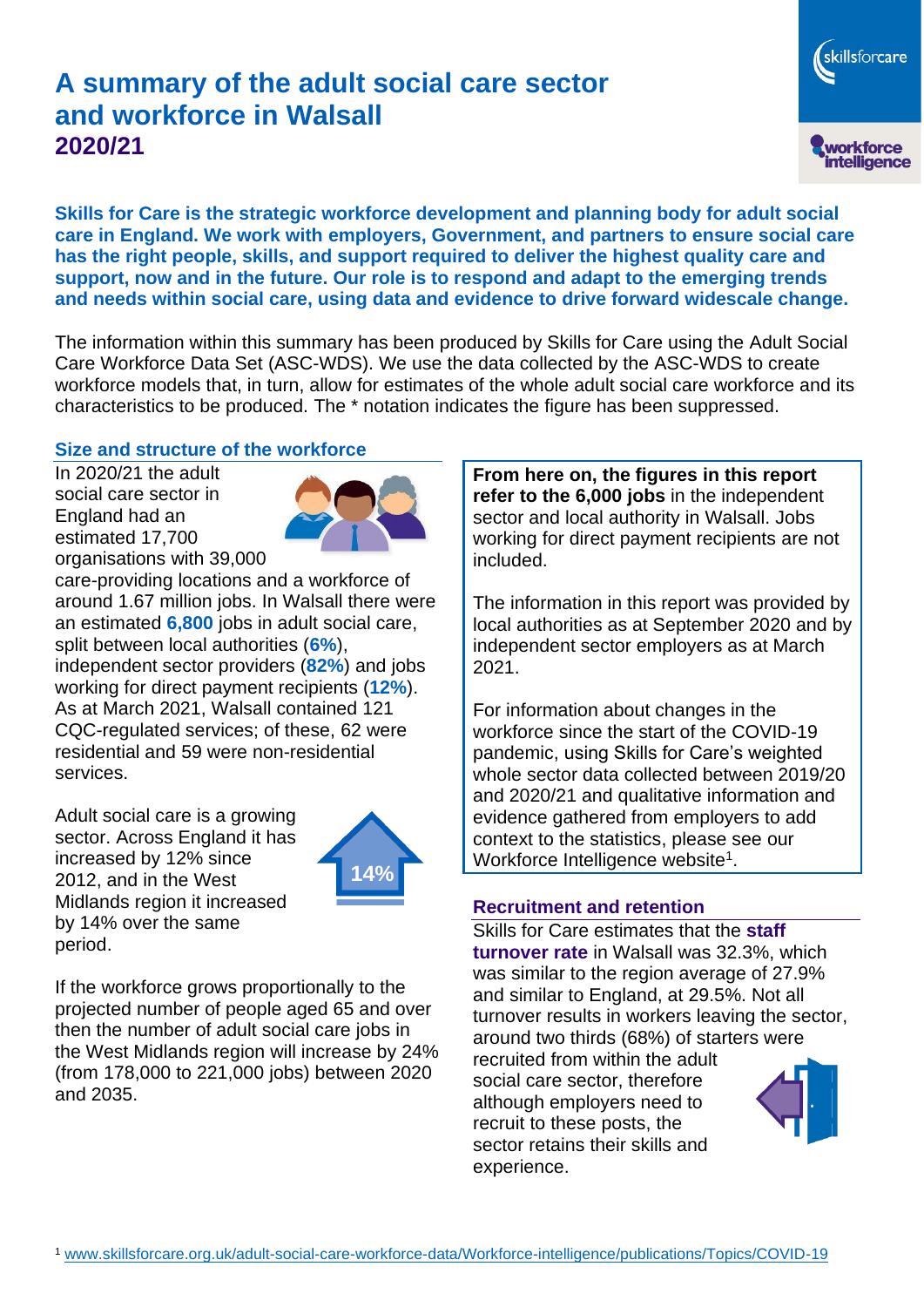Adult social care has an experienced 'core' of workers. Workers in Walsall had on average **8.8 years of experience in the sector** and 77% of the workforce had been working in the sector for at least three years.

Using both workforce intelligence evidence and our links with employers and stakeholders across England, we know that recruitment and retention is one of the largest issues faced by employers. We have many resources and tools available to help, for example the 'Values-based recruitment and retention toolkit'<sup>2</sup> and 'Seeing potential: widen your talent pool'. <sup>3</sup> For more information please visit: [www.skillsforcare.org.uk/recruitment-retention](http://www.skillsforcare.org.uk/recruitment-retention)

### **Employment information**

We estimate Walsall had **6,000** adult social care jobs employed in the local authority and independent sectors. These included 500 managerial roles, 275 regulated professionals, 4,400 direct care (including 3,700 care workers), and 800 othernon-care proving roles.

The average number of **sickness days** taken in the last year in Walsall was 9.1, (10 in West Midlands and 9.5 across England). With an estimated directly employed workforce of 5,500, this would mean employers in Walsall lost approximately **50,000 days to sickness in 2020/21**. In England levels of staff sickness have nearly doubled over the course of the pandemic between 2019/20 and 2020/21, in total around 6 million extra days were lost to sickness than in the year before.

Almost a third (28%) of the workforce in Walsall were on zero-hours contracts. Around a half (50%) of the workforce usually worked full-time hours and 50% were part-time.

### **Chart 1. Proportion of workers on zero hours contracts by area**

**England** West Midlands **Walsall** 

| 25%        |  |  |
|------------|--|--|
| 24%        |  |  |
| <b>28%</b> |  |  |

### **Workforce demographics**

The majority (88%) of the workforce in Walsall were female, and the average age was 43.1 years old. Workers aged 24 and



under made up 9% of the workforce and workers aged over 55 represented 23%. Given this age profile approximately 1,400 people will be reaching retirement age in the next 10 years.

Nationality varied by region, in England 83% of the workforce identified as British, while in the West Midlands region this was 87%. An estimated 86% of the workforce in Walsall identified as British, 3% identified as of an EU nationality and 10% a non-EU nationality, therefore there was a higher reliance on non-EU than EU workers.

### **Pay**



Table 1 shows the full-time equivalent annual or hourly pay rate of selected job roles in Walsall (area), West Midlands (region) and England. All figures

represent the independent sector as at March 2021, except social workers which represent the local authority sector as at September 2020. At the time of analysis, the National Living Wage was £8.72.

#### **Table 1. Average pay rate of selected job roles by area**

|                                 | <b>England</b> | Region  | Area    |
|---------------------------------|----------------|---------|---------|
| Full-time equivalent annual pay |                |         |         |
| Social Worker <sup>t</sup>      | £37,100        | £36,400 | £41,500 |
| Registered nurse                | £33,600        | £33,300 | £31,800 |
| Hourly pay                      |                |         |         |
| National Living<br>Wage         | £8.72          | £8.72   | £8.72   |
| Senior care worker              | £10.00         | £9.80   | £9.40   |
| Care worker                     | £9.29          | £9.11   | £8.97   |
| Support and<br>outreach         | £9.53          | £9.35   | £8.96   |

†Local authority social workers only.

Please note that pay varies by sector, with local authority pay generally being higher than independent sector pay.

[www.skillsforcare.org.uk/vba](http://www.skillsforcare.org.uk/vba)